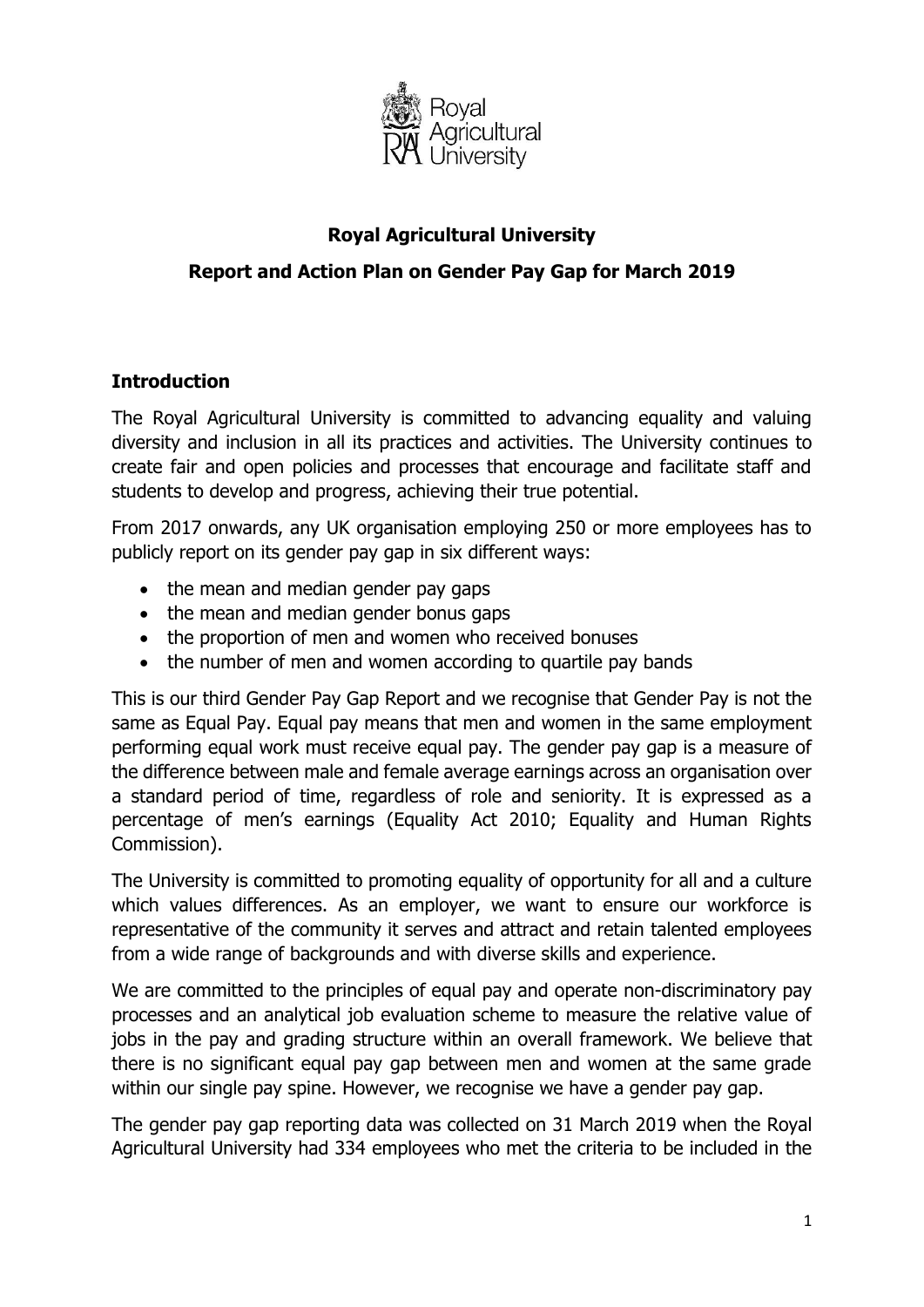Report. 184 of these employees are female and 150 are male, equating to 55% female staff.

All of the data included in this report has been calculated according to the requirements of The Equality Act 2010 (Specific Duties and Public Authorities) Regulations 2017.

## **Key Findings**

 from the Royal Agricultural University's 2018 figure of 17.1% which is an encouraging The **mean** gender pay gap for the University is 15.1%, which is similar to the previously published average for Higher Education of 14.9%\* and slightly higher than the national UK average for the economy as a whole of 13.5%. It indicates a decrease sign.

The **median** gender pay gap for the University is 6.7%, which is significantly lower than published data for both the economy as a whole at 13.5% and the Higher Education sector at 13.7%, although this is an increase from 5.6% reported by the Royal Agricultural University in 2018.

\*Comparisons are based on 2018 data analysed in January 2019 by the Universities and Colleges Employers Association (UCEA).

### **Calculations**

- **Mean:** the percentage difference in the average hourly pay for females compared with average hourly pay for males across all employees.
- **Median:** the percentage difference at the midpoint in ranked hourly pay of females compared to males across all employees.
- **Quartile:** the total number of employees on the payroll divided into four sections with an equal number of people in each, and placed in order from lowest to highest paid.

### **The figures below summarise the data**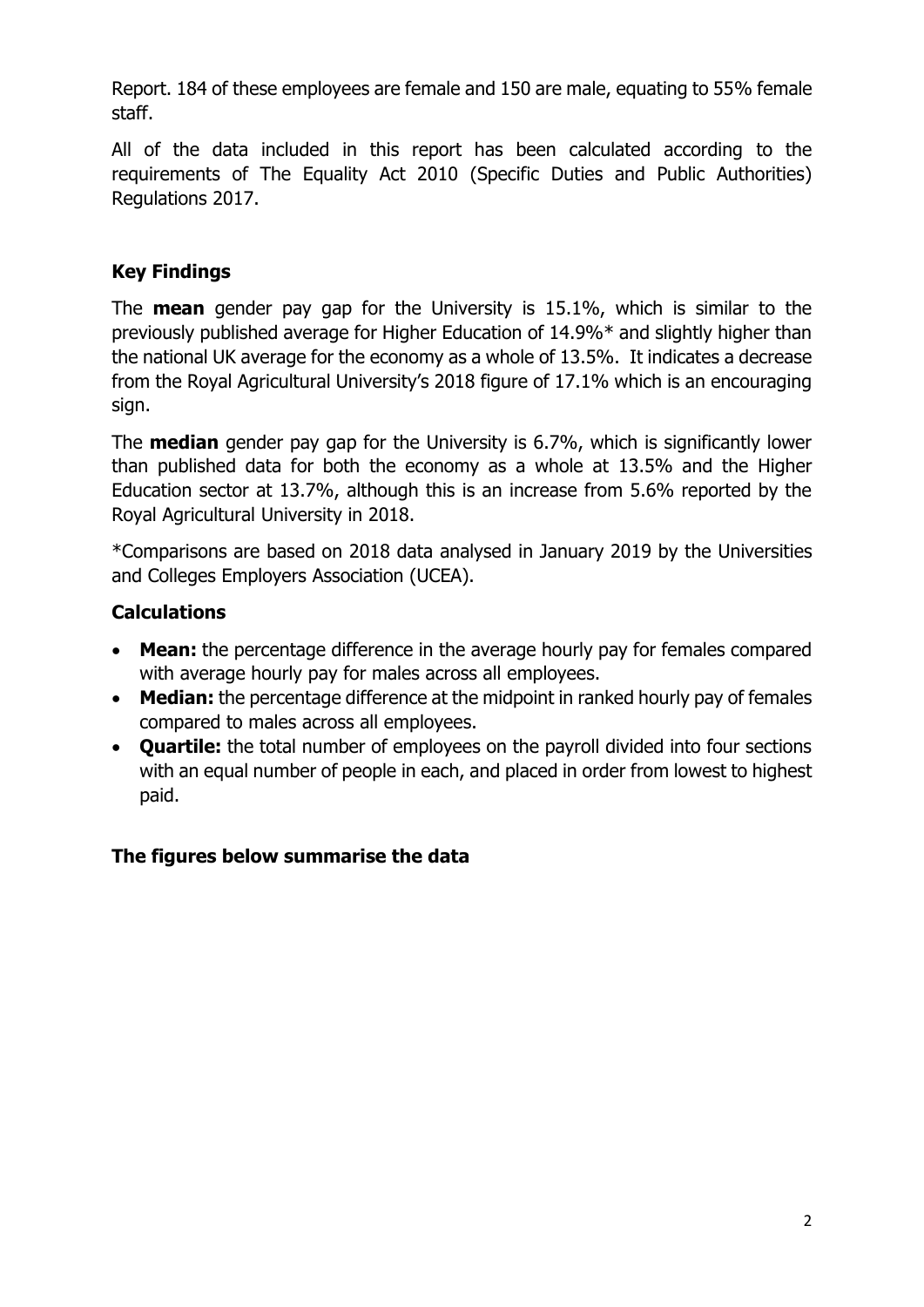# The mean and median gender pay gap



Figures indicate hourly rates of pay for men and women

# The proportion of males and females working at the different hourly pay quartiles



#### **Bonus Pay Gap**

The proportion of females receiving a bonus in this period was 1.2%. As no male staff received any bonus payments in this period, there is no applicable bonus pay gap.

 Bonus payments are not a standard feature of the University's approach to remuneration. Whilst the figures show that greater bonuses were paid to women, as such a small number of staff received a bonus, no significant conclusions can be drawn.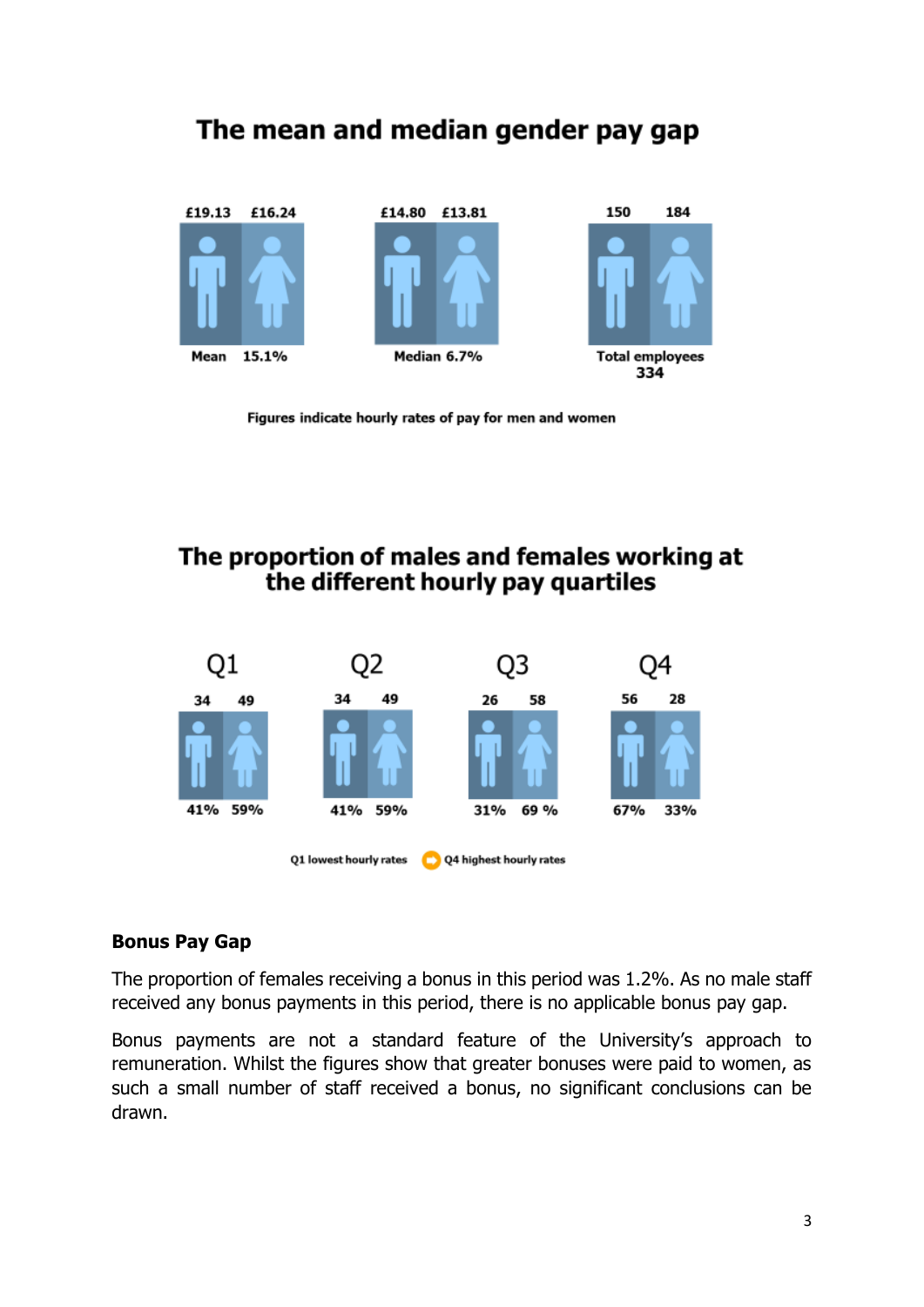### **Factors influencing our Gender Pay Gap**

- Our workforce overall is 55% female and 45% male.
- Analysis of our data indicates that a major contributory factor towards the gender pay gap is the differential within the top quartile (Q4). There is a significantly higher proportion of male compared to female academic staff, particularly at the level of principal lecturer and above.
- The University's retail, accommodation, cleaning and other support services are provided by our own employed staff rather than us outsourcing this provision, as per more common sector practice. This also applies to the staff working within our commercial services operations, such as conferencing. Female staff are overrepresented in all these activities, which is the case across the entire economy, and this has an adverse effect on comparative gender pay calculations across the University as a whole.

### **Our Commitment to improving the Gender Pay Gap**

The Royal Agricultural University is committed to enhancing our reputation as an institution that prides itself on opportunity for all. The actions we have committed to taking are informed by careful analysis of our workforce information and tailored to our context of the land based industry sector. The intention is to continue working to equalise the representation of men and women across the spectrum of job grades at the Royal Agricultural University and thereby reduce the gender pay gap. We will work collaboratively to deliver this important agenda. We are proactive in our approach to all forms of diversity and the University's Inclusion, Equality and Diversity Committee has an active role to play in developing, sponsoring and evaluating University based initiatives.

### **Action Plan**

The University has identified a number of actions in order to close the gender pay gap and foster an inclusive culture, and they include:

- 1. Develop the collection, analysis and use of staff metrics to inform more evidence-based decision-making to support gender equality. This includes having up to date, clearly defined data which is robust and of high quality, and used in a consistent way to complete analytics activity, communicated to stakeholders in regular and accessible reports.
- 2. Undertake an Equal Pay Audit to analyse the nature of any inequities in greater detail and analyse the factors creating inequality and diagnose the causes; and consider the extent to which these can be objectively justified due to factors other than particular protected characteristics or differing contractual arrangements.